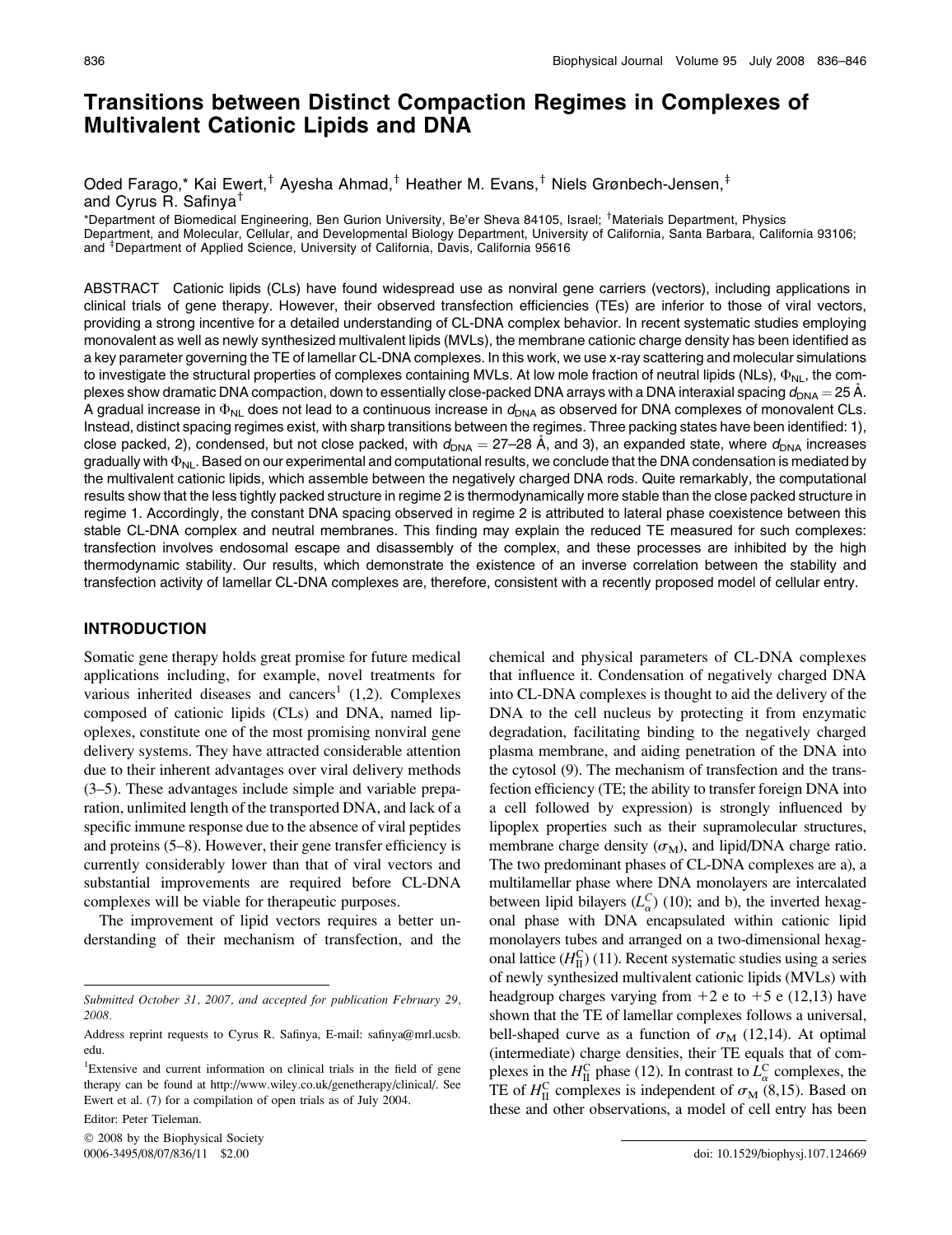proposed that describes transfection as a process involving adsorption and entry (via endocytosis) of CL-DNA complexes into the cell, followed by the release of the DNA into the cytoplasm and its delivery to the nucleus (8,16,17). This model suggests that in the low charge density regime, the TE of  $L_{\alpha}^C$ complexes increases with  $\sigma_M$  due to improved endosomal escape (12,14). Recent computer simulations of lamellar complexes with monovalent lipids support this viewpoint by showing that increasing  $\sigma_M$  reduces the mechanical stability of the complex, thus making it more susceptible to pore formation and disintegration (18). In the high  $\sigma_M$  regime, the TE of lamellar DNA complexes of MVLs may be limited by the ability of the negatively charged DNA to dissociate from the cationic lipids. The packing of DNA by MVLs should, therefore, be closely investigated and new condensation strategies that facilitate more efficient DNA release from lipoplexes must be considered.

The DNA interaxial spacing,  $d_{\text{DNA}}$ , serves as a measure of the degree of DNA compaction in lamellar complexes. Here, we report on a combination of experimental and theoretical studies examining the dependence of  $d_{\text{DNA}}$  on the mole fraction of MVLs (i.e., the ratio of MVLs to neutral lipids) using x-ray scattering and molecular simulations. In previous studies of complexes containing mixtures of the monovalent CL 2,3-dioleyloxy-propyl-trimetylammonium chloride (DOTAP) and the neutral lipid (NL) 1,2-dioleoylsn-glycerophosphatidylcholine (DOPC), we have found that the DNA spacing increases continuously as DOPC is added to the system (10,19). Thus, the fraction of NL determines the degree of compaction, indicated by the DNA interaxial distance  $d_{\text{DNA}}$ . This distance has been found to vary from a minimal value of  $d_{\text{DNA}} \approx 25 \text{ Å}$  (tight packing), determined by the size of the (hydrated) DNA rod for systems without DOPC, to  $d_{\text{DNA}} \approx 70 \text{ Å}$  (loose packing) for a high content of NLs. In contrast, our x-ray diffraction data for complexes containing MVLs reveal a markedly different behavior. Instead of a continuous increase in  $d_{\text{DNA}}$ , we find that the DNA spacing changes in a discrete, step-like, fashion among three distinct packing regimes: At high fractions of MVLs, the DNA molecules are tightly packed and their spacing does not increase upon adding DOPC but rather appears level and ''locked'' (''Plateau I''). As more DOPC is added, a slight but sudden increase in  $d_{\text{DNA}}$  is observed. This change in  $d_{\text{DNA}}$  marks the transition to the second regime where, again, over a range of DOPC concentrations, the DNA spacing remains constant. The DNA spacing in this regime ("Plateau II") is typically  $2-3$  Å larger than its minimal value at close packing in the Plateau I regime. Finally, at very large concentrations of DOPC, the DNA molecules ''break free'' and their spacing increases gradually with increasing amounts of DOPC, as in the case of monovalent CLs. The transition to this third concentration regime is very sharp (increasing the DOPC mole fraction by a few percent results in a  $d_{\text{DNA}}$  increase of several angstroms) and appears to be discontinuous.

We use computer simulations to gain insight into the nature of these distinct packing regimes and the transitions between them. The simulations utilize a molecular model where both the lipids and DNA rods are represented by coarse-grained (CG) structures (i.e., not in a fully atomistic representation) consisting of a relatively small number of "particles" interacting with each other via steric, hydrophobic, and electrostatic interactions. This simplified CG representation reduces computational resource requirements and, thus, enables simulations of mesoscopically large complexes over experimental timescales. It also helps to identify the nonspecific interactions and mechanisms that govern the mesoscopic statistical-mechanical behavior of the system. A similar computational approach has been previously used to reproduce and analyze the experimental data for CL-DNA complexes with monovalent CLs (18,20). As in our previous computational study, the simulation results reported here for MVL-DNA complexes are in very good agreement with the experimental data. Most significantly, we show that the tight packing of DNA rods is driven by the presence of MVLs that bind adjacent DNA rods to each other, overcoming the electrostatic repulsion of the negatively charged DNA rods. Like-charge attraction mediated by multivalent counterions has been widely observed and analyzed in studies of bulk (three-dimensional) biopolymer systems such as DNA, actin, and microtubules (21–25). DNA condensation has also been reported in two dimensions for DNA within CL-DNA complexes in the presence of di- and trivalent cations (26), but not as a result of complexation with multivalent lipids. Starting from the most condensed structure (Plateau I; lowest content of NLs), our simulations show that the addition of NLs to the complex only leads to a slight increase in the DNA interaxial spacing. Therefore, the area density of the lipids increases. Eventually it reaches a critical value, at which the complexed membranes undergo a transition from the fluid state to a gellike state. The term ''gel'' (which is not always well defined and sometimes confused with ''glass'') is herein defined as referring to a state in which i), no diffusion of the lipids is observed on the timescale of the simulations, and ii), the lipids exhibit local (short-range) hexagonal order. At the fluid-gel transition point, the increase of  $d_{DNA}$  with  $\Phi_{NL}$ , the mole fraction of NLs, stops (Plateau II). This occurs because the assembly of DNA with the membranes in the gel state is energetically so favorable that NLs added into the complex laterally phase separate in order not to disrupt this highly stable structure. This lateral phase coexistence persists over a range of  $\Phi_{NL}$  until coalescence into a single phase of (fluid) complexed membranes becomes thermodynamically feasible. The final phase transition into a single-phase state is characterized by an abrupt increase in  $d_{\text{DNA}}$ , which, upon further addition of NLs, continues to grow continuously (''Unlocked Regime''). The DNA rods are now spatially well separated and the multivalent cationic headgroups can no longer bind them to each other, resulting in overall repulsive DNA-DNA interactions.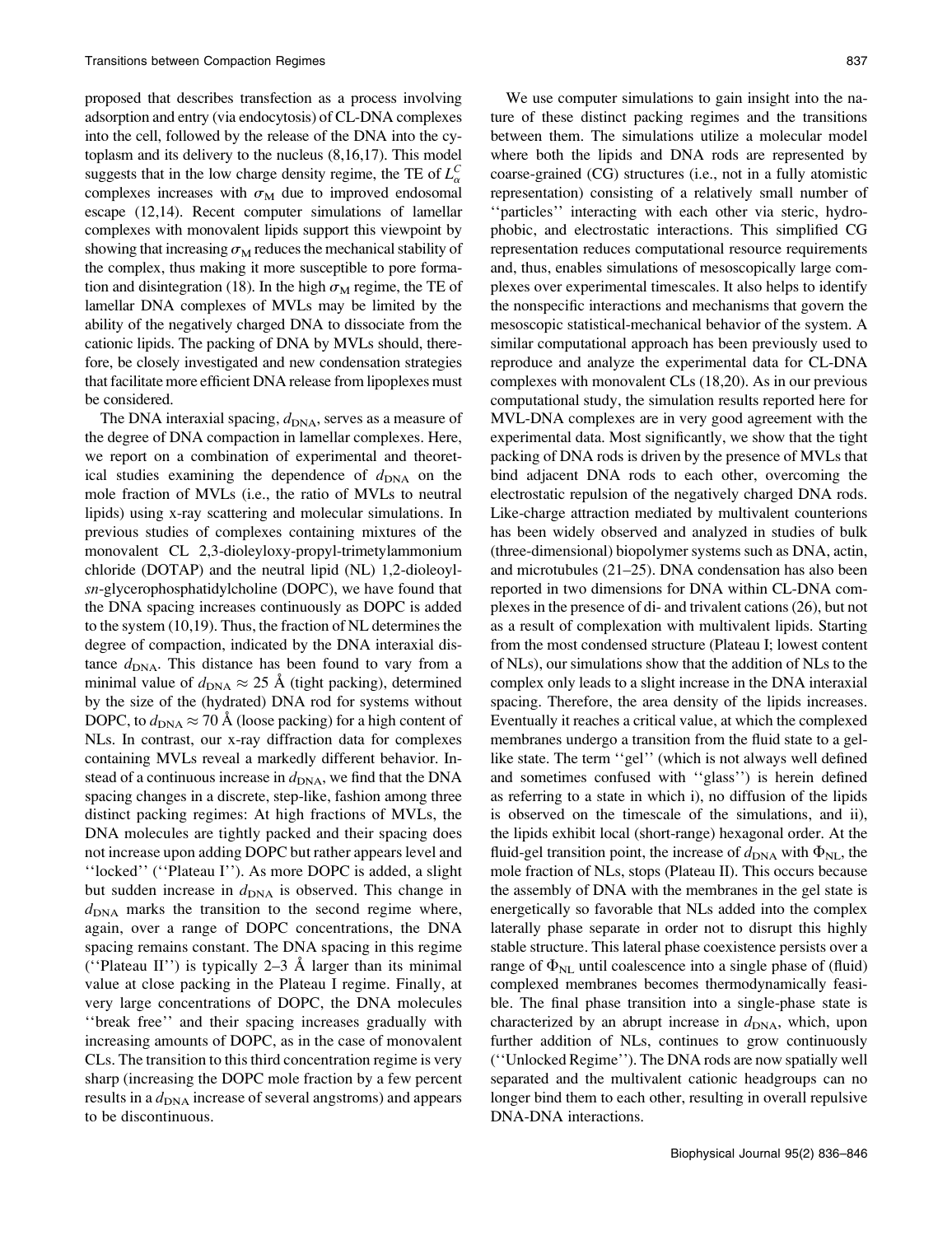Examining our published TE data in the light of these results supports and adds to its previous interpretation  $(12)$ . High  $\sigma_M$  complexes (Plateau I) exhibit suboptimal TE, which has been attributed to the inability of the DNA to dissociate from the highly charged membranes and become available for expression. In this regime, TE improves with increasing DOPC content in the membrane and the weakening of the binding forces. Beyond an optimal TE, an exponential decrease over several orders of magnitude in TE is observed (12). The transfection efficiency starts to fall off at a range of concentrations that corresponds to the second plateau in the  $d_{\text{DNA}}$  versus  $\Phi_{\text{DOPC}}$  plots, i.e., the region of coexistence between complexed membranes in the gel state and free fluid membranes of NL. As argued above, the assembly of DNA arrays with membranes in the gel state containing cationic MVLs forms a very stable structure that, quite expectedly, exhibits reduced TE.

# MATERIALS AND METHODS

# Synthesis, SAXS, and TE experiments

The syntheses of MVL5 (13) and MVL3 (12) have been described. DOPC and DOTAP were obtained from Avanti Polar Lipids (Alabaster, AL). Detailed procedures for MVL liposome preparation, sample preparation, and data acquisition for small angle x-ray scattering (SAXS) experiments and the measurement of TE have been described previously (12,13). SAXS measurements were performed at the Stanford Synchrotron Radiation Laboratory.

### Computer modeling and simulations

The details of the intermolecular short-range interactions between the beads (lipid monomers) and the rods (DNA molecules) have been previously described by Farago (27) (bead-bead interactions) and Farago and Grønbech-Jensen (20) (bead-rod and rod-rod interactions). Other short-range interactions involving the point charges are described in the main body of this article. The long-range electrostatic interactions were accounted for using the Lekner summation (20,28), assuming that the system is at room temperature and with a bulk water uniform dielectric constant  $\varepsilon = 78$  (Bjerrum length = 7.1 Å). The simulations were conducted in a rectangular cell of size  $L_{x} \times L_{y}$  $\times L_{z}$ , with full periodic boundaries along the x and y directions, and periodicity with respect to only lipid mobility and short-range interactions in the z direction. The rods were arranged in a one-dimensional array, parallel to the y axis and with equal spacing along the x direction. We set  $L<sub>v</sub> = 102$  Å, meaning that in the simulation cell each DNA rod, with uniform charge density  $\lambda = -e/1.7$  Å, carries a total charge of  $-60$  e. We study isoelectric complexes where the simulated system contains 10 equally spaced DNA rods, 120 MVLs with charge  $+5$  (60 on each side of the DNA array), and a number of NLs corresponding to the  $\Phi_{NL}$  under investigation. Monte Carlo (MC) simulations were used to generate the evolution of the lipids. Each MC step consists of (on average) an attempt to translate (and make some minute changes in the relative locations of the three beads with respect to each other) and rotate each lipid. Each MC step also included two attempts to change  $L_{\rm x}$  = 10  $d_{\rm DNA}$ , using a newly proposed sampling scheme for constant surface tension simulations (20). The simulations were performed at vanishing surface tension. The duration of the simulations for each data point was 5  $\times$  $10^7$  MC time steps, including  $5 \times 10^6$  steps for equilibration. The simulations were carried out on the ''high performance on demand computing cluster'' at Ben Gurion University, where the simulations of each data point run on a different cluster node.

# RESULTS AND DISCUSSION

## X-ray diffraction

The chemical structures of the lipids used in this study are shown in Fig. 1. Monovalent DOTAP and neutral DOPC are commercially available, while the two multivalent cationic lipids (MVL3 and MVL5) were synthesized in our lab (12,13). MVL3 and MVL5 carry three and five charges, respectively, in the fully protonated state. The structure of the complexes formed by combining DNA and cationic liposomes consisting of mixtures of DOPC and MVL3 or MVL5 at different ratios has been determined by using SAXS. Fig. 2 A shows typical x-ray diffraction patterns of CL–DNA complexes containing varied amounts of MVL (MVL3 (left) or MVL5 (right)) and DOPC. These samples have been prepared at a charge ratio (CL/DNA) of 2.8 in the presence of Dulbecco's modified Eagle's medium (DMEM), the cell culture medium used in our transfection studies. DNA complexes of both MVLs, at all investigated CL/NL ratios, form the lamellar  $(L_{\alpha}^{C})$  phase. The sharp peaks, labeled  $q_{001}$ ,  $q_{002}$ , and  $q_{003}$ , respectively, arise from the lamellar structure and give the membrane spacing  $d$  consisting of the lipid bilayer thickness  $(\delta_{\text{L}})$  plus the thickness of the water/DNA layer between them  $(\delta_{\rm W})$ :  $d = \delta_{\rm L} + \delta_{\rm W} = 2\pi/q_{001}$ . The diffuse weaker peak, labeled  $q<sub>DNA</sub>$ , results from one-dimensional ordering of the DNA molecules sandwiched between the lipid bilayers and gives  $d_{\text{DNA}} = 2\pi/q_{\text{DNA}}$ . The membrane spacing *d* does not change much and remains  $d \approx 66{\text -}69$  Å for both types of MVLs over the whole range of MVL/NL ratios. The scans also show that differences in the DNA spacing among complexes of different MVLs are only seen at high concentrations of NL (scans on white background).



FIGURE 1 Structures of the neutral lipid DOPC, the monovalent lipid DOTAP, and the multivalent lipids MVL3 and MVL5 (12,13).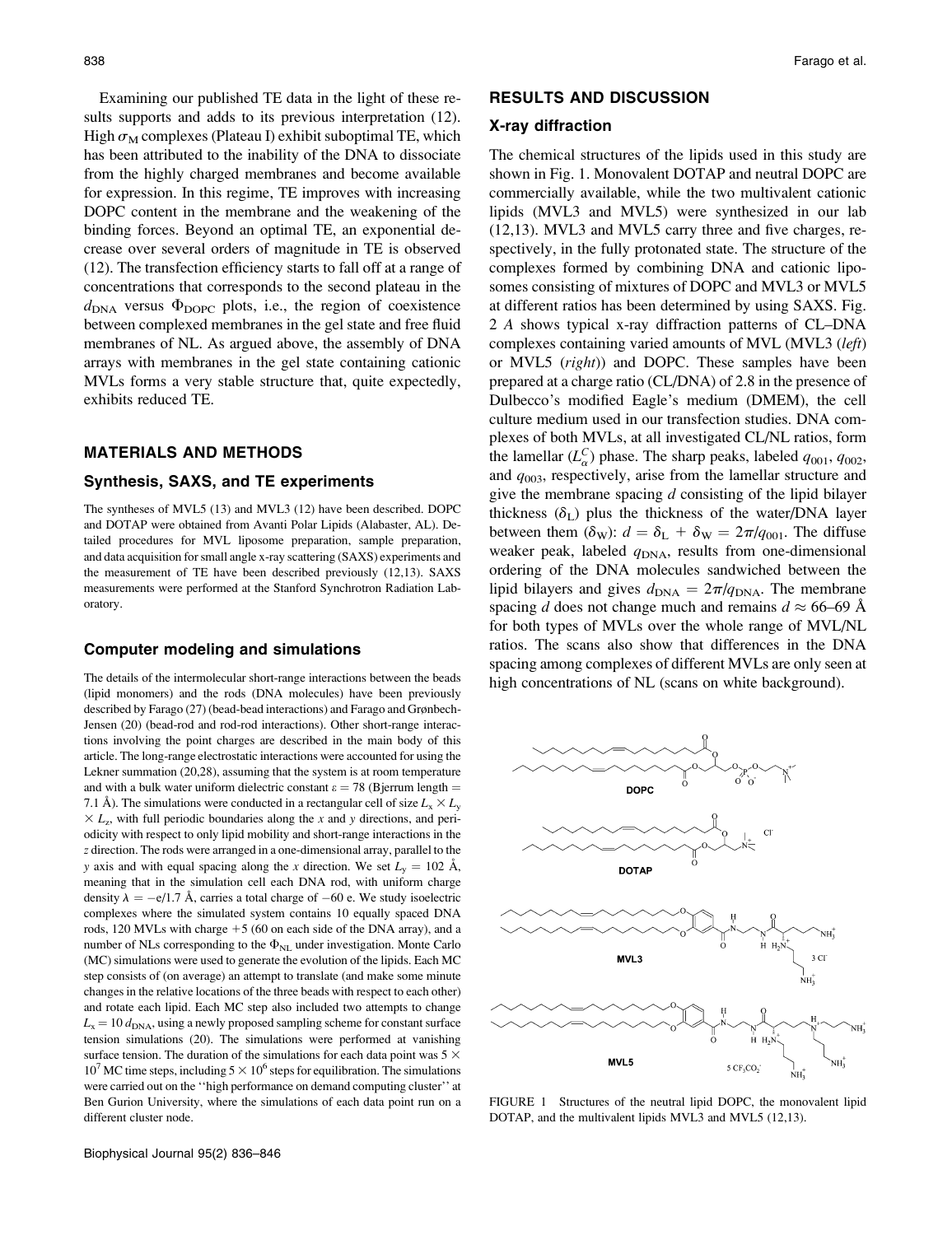

FIGURE 2 (A) X-ray diffraction patterns of CL-DNA complexes at varied mol % of MVL3 (left) and MVL5 (right), prepared at a lipid/DNA charge ratio of 2.8 in the presence of DMEM. (B) DNA spacing as a function  $\Phi_{\text{DOPC}}$  in complexes containing the MVLs. Solid symbols: systems at a charge ratio of 2.8 in DMEM; open circles: systems at a charge ratio of 1 (isoelectric point) in water. (C) DNA spacing as a function of  $\Phi_{\text{DOPC}}$  in complexes containing the monovalent lipid DOTAP. Solid circles: complexes at a charge ratio of 2.8 in DMEM; open circles: complexes at a charge ratio of 1 (isoelectric point) in water; dashed line: theoretical prediction for isoelectric systems based on a simple packing argument (see (18–20)).

To assess the packing of the DNA arrays more quantitatively,  $d_{\text{DNA}}$  is plotted as a function of decreasing mol % DOPC ( $\Phi_{\text{DOPC}}$ ) in Fig. 2 B. Results are shown for experiments performed in DMEM at a CL/DNA charge ratio of 2.8 (solid symbols), as well as in water at the isoelectric point,  $CL/DNA = 1$  (*open circles*). The latter experiments produce results that are similar but shifted to higher  $\Phi_{\text{DOPC}}$ . Unlike the semicontinuous dependence of  $d_{\text{DNA}}$  on  $\Phi_{\text{DOPC}}$  observed for complexes of monovalent DOTAP (see below), the DNA spacing in MVL-containing complexes seems to change in discrete steps. The distance between the DNA rods appears to be "locked", first at  $\sim$ 25 Å, and then at  $\sim$ 27 Å for MVL5 and 28 A˚ for MVL3. Upon further increase of the amount of DOPC in the membrane, the DNA rods "unlock" and  $d_{\text{DNA}}$ increases with  $\Phi_{\text{DOPC}}$ .

For comparison, Fig.  $2 C$  shows the DNA spacing as a function of  $\Phi_{\text{DOPC}}$  for lamellar complexes containing mixtures of DOPC with the monovalent lipid DOTAP. The figure

shows results for complexes at  $CL/DNA = 2.8$  in DMEM (solid circles), isoelectric complexes in water (open circles), as well as the theoretical prediction for the latter based on a simple packing argument (dashed line) (19). For large  $\Phi_{\text{DOPC}}$ , the repulsive DNA-DNA Coulombic interactions force the DNA rods to occupy the entire membrane area, therefore leading to the scaling behavior  $d_{\text{DNA}} \sim (\Phi_{\text{DOTAP}})^{-1}$  =  $(1 - \Phi_{\text{DOPC}})^{-1}$  (18–20). In isoelectric systems, the DNA spacing at small  $\Phi_{\text{DOPC}}$  levels off above the values of  $d_{\text{DNA}}$ predicted by the packing argument. In this regime,  $d_{\text{DNA}}$  is constant and determined by the hydrated diameter of the DNA rods. Consequently, the lipid area density begins to fall below its equilibrium value with the decrease in  $\Phi_{\text{DOPC}}$ , effectively inducing attractive ''elastic'' forces in the membranes that act against the repulsive Coulombic and shortrange steric (hard core and hydration) forces (18,20).

For the MVL-containing complexes, the DNA spacing at tight packing (Plateau I) is also dictated by the hydrated size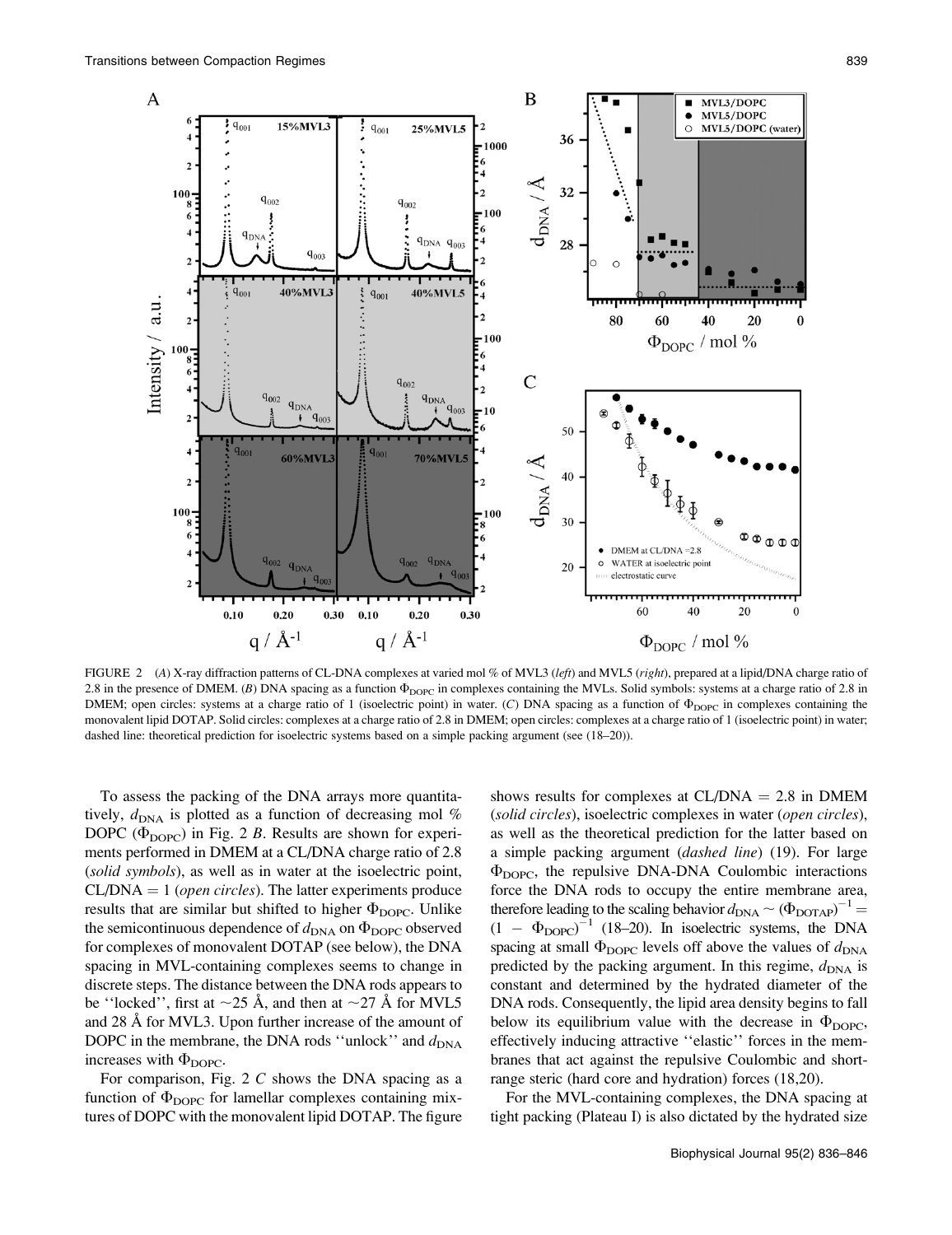of the DNA rods. As in the case of complexes with DOTAP, the steric repulsive forces between the DNA rods are balanced by the attractive ''elastic forces'', which are induced in the complexed membranes. In addition, however, attractive electrostatic forces mediated by the presence of multivalent headgroups are present. The addition of DOPC (increase of  $\Phi_{\text{DOPC}}$ ) imposes a strain on this closely packed configuration, until adjacent DNA rods can no longer be held at a fixed (minimal) separation. At very high mol % of DOPC, a transition from a condensed to an expanded state (Unlocked Regime) is observed. In this regime, the DNA rods are well separated ( $d_{\text{DNA}} > 30$  Å) and their spacing increases with  $\Phi_{\text{DOPC}}$ . As in monovalent systems, the electrostatic DNA-DNA interactions in this expanded state are repulsive. Between Plateau I and the Unlocked Regime, the complex exists in another, slightly less condensed state in which the DNA spacing attains a constant value of  $\sim$ 27–28 Å (Plateau II). Our simulations results, presented in the next section, suggest that the second plateau is associated with the formation of a highly stable complex structure that is not broken up by addition of DOPC to the membrane.

#### Computer simulations

We have used computer simulations to obtain insight into the structure and properties of CL-DNA complexes containing MVLs. Our model employs a CG description of both the lipids (modeled as trimers consisting of one hydrophilic and two hydrophobic beads (28,29)) and the DNA rods (represented as rigid cylinders carrying uniform charge density), without the explicit presence of solvent (but assuming that electrostatic interactions take place in a medium with relative dielectric constant  $\epsilon = 78$ ). A similar model has been successfully used to reproduce and analyze the behavior of DOTAP/DOPC-DNA complexes (18,20). In the DOTAP model, the charge of the lipid was located at the center of the hydrophilic bead. For the MVL5 model used here, we assume that the lipid carries a single  $+5$  charge rather than five point charges of size  $+1$ , which reduces the computational overhead associated with the calculation of the electrostatic interactions. Three models have been tested for MVL5 (see Fig. 3), in which the multivalent  $+5$  charge is: i), located at the center of the hydrophilic bead, ii), located at the tip of the molecule, and iii), connected to the tip of the molecule by an

inextensible tether (i.e., a tether that cannot be stretched beyond a certain maximal length but has no energy at all permitted distances) of varying length  $l, 0 < l < 1.5b$ , where  $b \approx$ 6.3 Å is the diameter of the beads. The point charge is not allowed to penetrate the beads or the DNA rods. Only in the third model, the position of the charge with respect to the lipid is allowed to change with time (through the variations in the length of the tether). Therefore, this model best mimics the effective cationic charge distribution around the hydrophilic head group of MVL5 by smearing the cationic charge distribution. Our choice of maximal tether extension  $(l =$  $1.5b \approx 1$  nm) reflects the approximate position of the charge farthest away from the hydrophobic part as estimated using molecular models. The average extension measured in the simulation is  $l \approx b$ , which is roughly where the majority of the charges are located. Notably, only in model iii can the multivalent charge get into the small spaces between the closely packed DNA rods and be positioned in the vicinity of the DNA surfaces. The fact that this model exhibits DNA condensation whereas the others do not lends support to the notion that the multivalent charge of the lipids induces attractive DNA-DNA interaction at short range. This is consistent with previous studies where the short-range nature of DNA condensation by multivalent counterions has been demonstrated (21).

We have simulated isoelectric complexes without added counterions and under conditions of vanishing surface tension. The mole fraction of MVLs has been varied systematically by adding an appropriate number of NLs. In the simulations, we have measured the mole fraction of multivalent lipid ( $\Phi_{MVL}(x)$ ) and the local area per lipid ( $a(x)$ ) as a function of the position within a unit cell of the complex, as well as the DNA spacing ( $d_{\text{DNA}}$ ). The parameter x,  $0 \le x <$  $d_{\text{DNA}}$ , spans the interval between adjacent DNA rods, with  $x =$ 0 and  $x = d_{\text{DNA}}$  corresponding to lipids located right above or below the DNA rods, whereas  $x = d_{\text{DNA}}/2$  corresponds to the middle of the unit cell (halfway between adjacent DNA rods). Because the uptake of NLs by the complex is governed by its thermodynamic stability, we have attempted to evaluate the free energy  $F$  of the complex. This has been done by measuring the energy of complexes consisting of 10 equally spaced DNA rods, and making the assumption that the dominant entropic contribution is due to the mixing of charged and neutral lipids, which may be evaluated by



FIGURE 3 Schematic depiction of tested representations of the multivalent lipid MVL5 in our CG model—a trimer consisting of three beads of diameter  $b$ , connected by stiff springs. The solid and open beads represent the hydrophilic and hydrophobic parts of the lipid, respectively. The details of the intra- and intermolecular interactions among the beads appear in Farago (27). The gray circle represents a

+5 point charge located: i), at the center of the hydrophilic bead, ii), at the tip of the molecule (a distance  $b/2$  from the center of the hydrophilic bead on the line connecting the centers of the middle and hydrophilic beads), and iii), at the end of an inextensible tether connected to the tip of the molecule. The length of the tether l is allowed to vary within the limits of  $0 \le l \le 1.5b$ , so that the point charge may be found a distance  $b/2 \le r \le 2b$  from the center of the hydrophilic bead on the line connecting the centers of the middle and hydrophilic beads. The latter model (iii) has been used in the simulations reported here.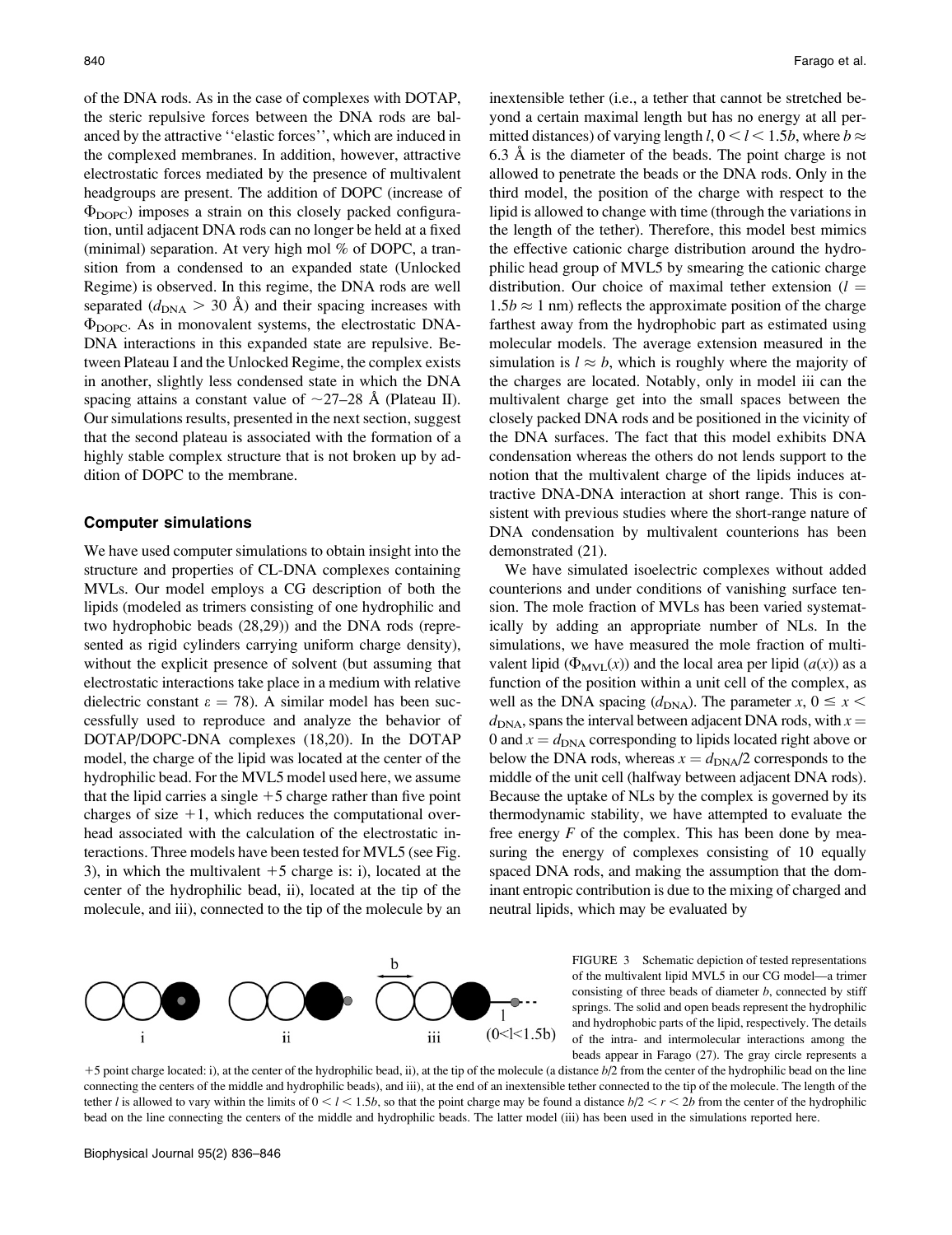$$
-TS \approx k_{\text{B}} T (L_x/d_{\text{DNA}}) L_y \int_0^{d_{\text{DNA}}} a(x)^{-1}
$$
  
 
$$
\times [\Phi_{\text{MVL}}(x) \ln \Phi_{\text{MVL}}(x) + \Phi_{\text{NL}}(x) \ln \Phi_{\text{NL}}(x)] dx, \quad (1)
$$

where  $L_x$  and  $L_y$  denote, respectively, the lengths of the complex perpendicular and parallel to the DNA axis,  $k_B$  is the Boltzmann constant, T is the temperature, and  $\Phi_{NL}(x) \equiv$  $1-\Phi_{MVL}(x)$  is the local mole fraction of NLs. In the following, we use  $\Phi_{MVL}$ ,  $\Phi_{NL} = 1 - \Phi_{MVL}$ , and a, to denote the mean mole fractions of multivalent and neutral lipids and area per lipid, which are distinct from the corresponding local quantities defined earlier in this paragraph. The entropic contribution has been included in the free energy calculation only for complexes with fluid membranes where the lipids are mobile and can mix (see the discussion below about complexes with membranes not in the fluid phase). The free energy gain per neutral lipid added to the complex,  $\mu_{\text{complex}}(\Phi_{\text{NL}})$ , is compared with the chemical potential of lipids in free (noncomplexed) neutral membranes,  $\mu_{\text{free}}$ , to determine whether the uptake of NLs by the complex proceeds or is disfavored over the formation of a coexisting phase of neutral membranes. In previous studies, we have found  $\mu_{\text{free}} = -10.31 \, k_{\text{B}}T$  (27). Fig. 4 shows the energy difference per unit length of one unit cell of the complex,  $\Delta$ , calculated as

$$
\Delta = \frac{F - \mu_{\text{free}} N}{L_y (L_x / d_{\text{DNA}})},
$$
\n(2)

where  $N \geq 0$  denotes the number of neutral lipids added to some reference state of the complex, for which we define  $F = 0$ . As shown in Fig. 4, upon adding NLs to the complex and, hence, increasing  $\Phi_{\text{NL}}$ , the excess free energy  $\Delta$  monotonically decreases. This means that uptake of NLs by the complex is thermodynamically more favorable than the formation of a coexisting phase of neutral membranes. At



FIGURE 4 Excess free energy per unit length of one unit cell of the complex (see definition, Eq. 2), as a function of  $\Phi_{NL}$ . In the region  $\Phi_1 < \Phi_{NL}$  $\Phi_2$ , the complexed membranes are in lateral phase coexistence with neutral membranes within the supramolecular assembly and, therefore, the DNA spacing remains constant.

a concentration  $\Phi_{NL} = \Phi_1$  of NLs, however,  $\Delta$  sharply increases. This marks the onset of phase separation. Note that this phase separation may be macroscopic, i.e., between the complexes and the neutral membrane or a lateral phase separation within the supramolecular assembly. The latter scenario, supported by microscopy and transfection data, is schematically depicted in Fig. 5 C. The raw data show that the dramatic increase in  $\Delta$  is not only due to the second term in the numerator on the right hand side of Eq. 2. In fact, the free energy  $F$  of the complex itself increases. We thus conclude that at the concentration  $\Phi_1$ , the complex reaches a particularly stable configuration that resists further dilution of the MVLs in the complexed membranes. Only at a higher concentration  $\Phi_2$  does the inclusion of NLs in the complexed membranes become thermodynamically favorable again. Thus, over the range  $\Phi_1 < \Phi_{NL} < \Phi_2$ , the addition of NLs to the system does not affect the DNA spacing.

With the above conclusion in mind, we can now plot the computed DNA spacing as a function of  $\Phi_{NL}$ . The results, given in Fig. 5 A, show the existence of two distinct  $d_{\text{DNA}}$ plateaus. In the first,  $d_{\text{DNA}}$  achieves the minimum possible value determined by the physical size of the DNA (close packing), which in our model was set to  $\approx$  20 Å, the bare diameter of DNA. The experimental value is  $d_{\text{DNA}} \approx 24 \text{ Å}$ , corresponding to the size of a DNA rod with a hydration shell around it. The second plateau in the plot (Plateau II) represents the region of phase coexistence. The DNA spacing in the Plateau II regime is  $2-3$  Å larger than in the close-packed CL-DNA complex (Plateau I), in agreement with the experimental data. For large values of  $\Phi_{NI}$ , a first-order transition back into a single phase takes place, appearing as a sharp discontinuity in the value of  $d_{DNA}$ . Thus, our computational results reproduce the unexpected experimental observation of the existence of two plateau regions associated with distinct condensed structures. The numerical results have to be compared with the corresponding experimental data for isoelectric MVL5 complexes prepared without salt (open sym $bols$  in Fig. 2  $B$ ). Here, we have a spectacular agreement between theory and experiments with regards to the concentration range of the phase coexistence region ( $\Phi_{\rm NL} \approx 80-$ 85%), and the difference in  $d_{\text{DNA}}$  between the two plateaus  $(d_{DNA}^{\text{Plateau II}} - d_{DNA}^{\text{Plateau I}} = 2 - 3 \text{ Å})$ . The numerical value of the distance of closest approach between adjacent DNA rods is different from the experimental one, but this is merely a matter of definition of the DNA diameter in the simulations.

Our simulations show that the condensed and expanded CL-DNA complexes differ in the distribution of charges in their membranes. Fig. 5 B shows  $\Phi_{MVL}(x)$ , the mole fraction of MVL as a function of the position within a unit cell of the complex for several values of the mean mole fraction  $\Phi_{\text{MVL}}$ . In the condensed structures ( $\Phi_{MVL} = 0.2, 0.171$ ), the MVLs tend to accumulate in the small regions midway between adjacent DNA rods. This is, indeed, the position where one expects to find them if they were to serve as condensation (bridging) agents for the DNA rods. In the expanded state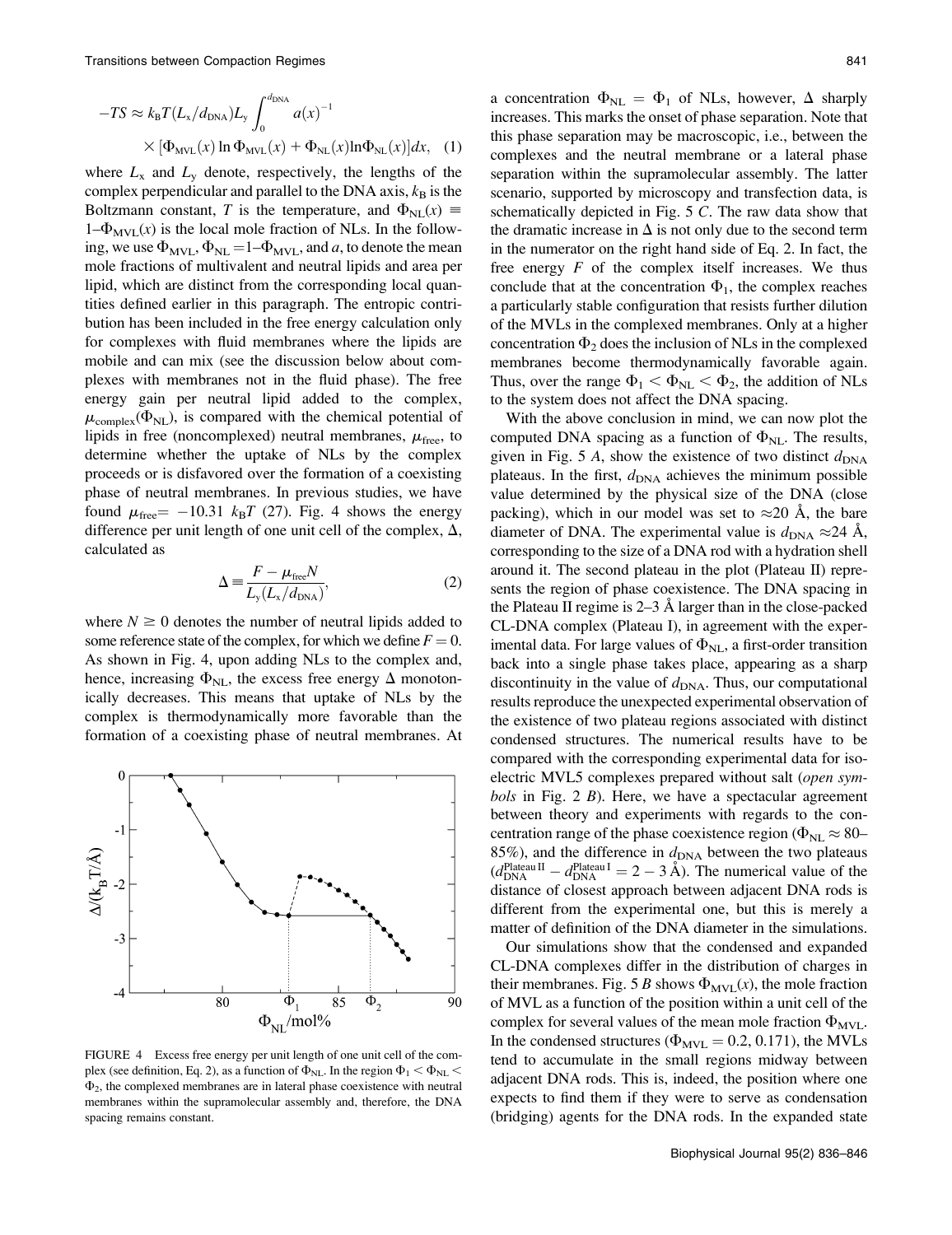

FIGURE 5 Computational results. (A) DNA spacing as a function of  $\Phi_{NL}$ . The computational data should be compared with the experimental data for isoelectric MVL5 complexes denoted by open circles in Fig. 2 B (see text). (B) Local fraction of MVLs as a function of x, the position within the unit cell of the complex. The curves correspond to the data points plotted in A as solid black, red, and blue circles, respectively. (C) Schematics illustrating the different structures formed in each compaction regime. DNA rods are shown in blue, multivalent headgroups in green and neutral headgroups in red. The depicted structures include: i), the close-packed state where the DNA rods nearly touch each other, ii), the condensed, but not close-packed, state where the DNA rods are slightly separated, and iii), the expanded state where the DNA rods are well separated. Fig. 5 C (ii)-a shows the stable complex phase associated with the "Plateau II" regime. In Fig. 5 C (ii)-b, the same complex structure appears in lateral phase coexistence with neutral membrane, just before the transition from Plateau II to the Unlocked Regime.

 $(\Phi_{MVL} = 0.133)$ , the middle of the unit cell  $(x = 0.5)$  contains almost exclusively NLs, whereas the MVLs migrate toward the edges. This charge distribution resembles, albeit in a more polarized fashion (due to the multivalent nature of the charged lipids), the distribution of NLs and CLs in complexes of monovalent lipids (20).

The different structures formed in each compaction regime are schematically illustrated in Fig. 5 C including: the closedpacked state where the DNA rods (depicted in blue in Fig. 5 C) nearly touch each other (Fig. 5 C  $(i)$ ), the condensed, but not close packed, state where the DNA rods are slightly separated (Fig. 5 C  $(ii)$ -a), and the expanded state where the DNA rods are well separated (Fig.  $5 C (iii)$ ). In the latter state, the charged lipids (headgroups depicted in green in Fig. 5 C) tend to accumulate above/below the DNA rods. In all the other (compact) states, the DNA array is condensed by the multivalent lipids, which are located primarily midway between adjacent DNA rods. Fig. 5  $C$  (ii)-a shows the stable complex associated with the Plateau II regime. In Fig. 5 C  $(ii)$ -b, the same complex structure is in lateral phase coexistence with neutral membrane (neutral headgroups are depicted as red spheres), just before the transition from Plateau II to the Unlocked Regime. The transition to the Unlocked Regime involves mixing of these two coexisting phases.

What remains to be discussed is the nature of the stable complex structure formed in the Plateau II region ( $\Phi_1 < \Phi_{NL} <$  $\Phi_2$ ). The striking feature about this structure is the fact that it is formed when the DNA rods start to move apart from each other, which may indicate that the (effective) electrostatic forces holding them together are weakened. The clue to solving this apparent contradiction comes from tracking the motion of the lipids. In the simulations, we observe that the NLs move freely within the membrane plane in the Plateau I regime, whereas the MVLs exhibit one-dimensional diffusive motion within narrow strips located halfway between adjacent DNA rods along the DNA axis direction. Because the DNA spacing is fixed, the addition of NLs to the complex increases the lipid area density (i.e., decreases a, the area per lipid), which slows the motion of the lipids considerably. This trend continues even as  $d_{\text{DNA}}$  increases. The increase in the total membrane area simply does not compensate for the more rapid increase in the total number of lipids. The results for the mean area per lipid are plotted against  $\Phi_{NL}$  in Fig. 6 A, where the solid horizontal line denotes the equilibrium area per lipid,  $a^{eq} \approx 69 \text{ Å}^2$ , previously calculated for neutral membranes (27). During the transition between Plateaus I and II (the different compaction regimes are indicated at the bottom of Fig. 6 A), the area per lipid a is smaller than  $a^{eq}$ ,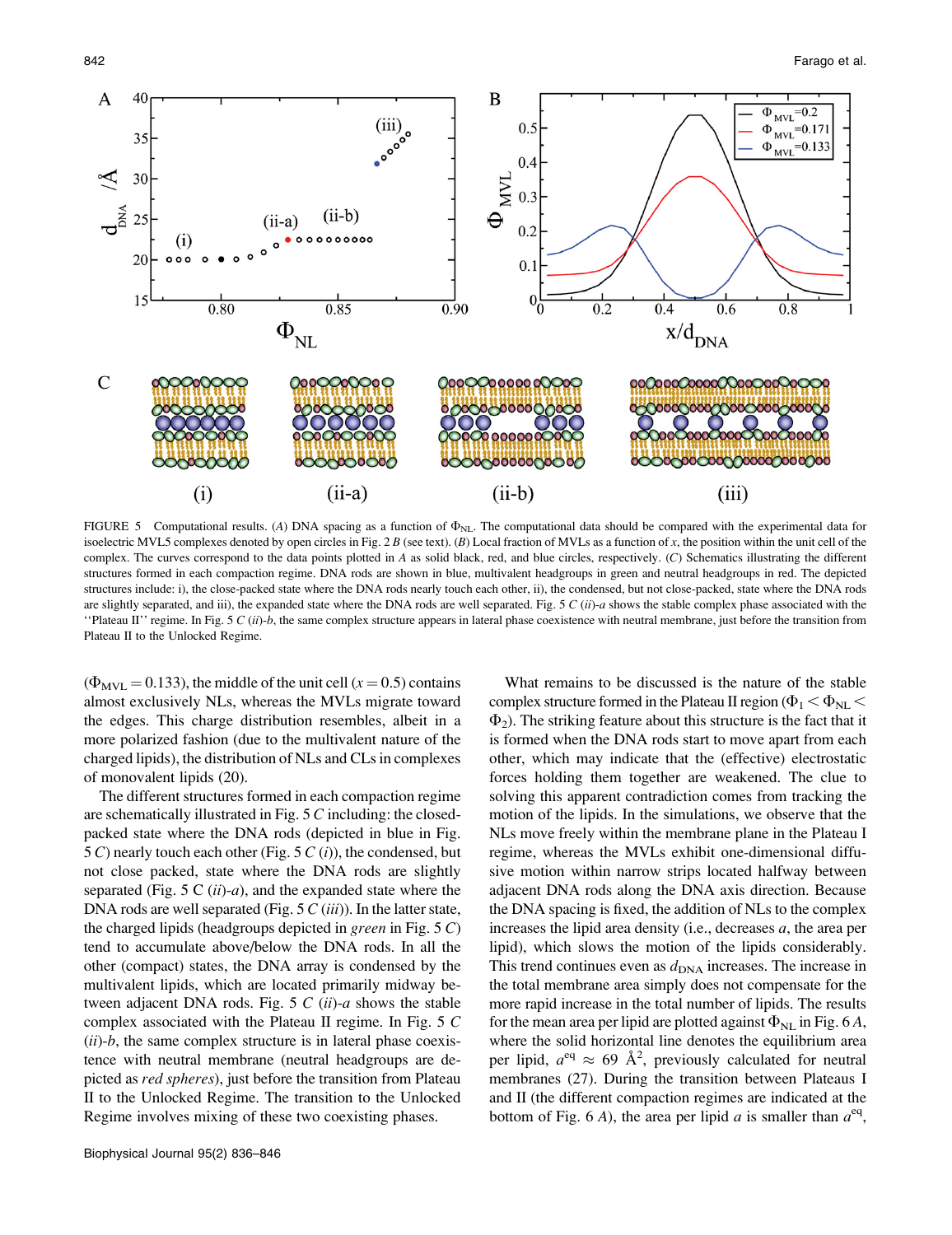

FIGURE 6 (A) Area per lipid as a function of  $\Phi_{\text{NL}}$ . The regions corresponding to distinct DNA compaction regimes are indicated at the bottom of the figure: (from left to right) Plateau I, transition from Plateau I to Plateau II, Plateau II (which is a region of lateral phase coexistence), and the Unlocked Regime. During the transition between Plateaus I and II, the area per lipid drops below the equilibrium area per lipid in neutral membranes (indicated by the solid horizontal line) and the fluid complex membranes transition into a gel state. (B–D) Snapshots of simulations showing typical equilibrium configurations of the complex in Plateau I  $(B)$ , Plateau II  $(C)$ , and the Unlocked Regime  $(D)$ . In the snapshots, the lipids located on one side of the DNA array are shown, where each lipid is represented by the position of its middle bead (see Fig. 3). The beads are depicted in gray and DNA rods in black. In  $B$  and  $D$ , the complex membranes are fluid, whereas in  $C$  they are in the gel state. The membranes in the gel state exhibit local ordering of the lipids that do not diffuse within the membrane plane.

reflecting the fact that the lipids are effectively compressed in this regime. Thus, the forces now governing the change in  $d_{\text{DNA}}$  are the attractive MVL-mediated DNA-DNA electrostatic interactions and the repulsive elastic forces arising from in-plane crowding of lipids. At  $\Phi_{\rm NL} \approx \Phi_1$ , the area density of the lipids exceeds the freezing density and the complexed membranes enter a gel state. In this phase, i), the slow diffusion of both the neutral and charged lipids stops (more precisely, diffusion is not observed on the timescale of the simulations) and ii), the lipids exhibit local (short-range) hexagonal order (see Fig. 6 C). Further computational evidence for the existence of the intermediate gel phase comes from our free energy calculations and comparison to the mixed state (see Fig. 4).The lipid model that we use does not provide computational data on the ordering of the chains since these degrees of freedom are coarse-grained in our simple model where the tail is represented by two beads. However, we have taken wide angle x-ray diffraction data of samples in the gel state that only shows broad peaks. The observed lack of sharp reflections rules out a phase with chain crystallization of the lipid tails, which may be attributed to the large entropic cost associated with the freezing of the hy-

drocarbon chains. Ordering of headgroups cannot be detected by x-ray scattering experiments due to the low electron density contrast. The wide angle x-ray scattering data is, however, consistent with local ordering of the lipids as present in a dense liquid or an amorphous solid such as the computationally observed gel phase.

Obviously, some mixing entropy is lost due to the immobilization and local ordering of the lipids, but the gel phase appears to be thermodynamically very stable due to the optimization of the intermolecular hydrophobic interactions in the densely packed ordered membranes. In other words, the transition into a gel phase with local ordering is driven by enthalpy rather than entropy. Further addition of NLs requires breaking these hydrophobic bonds and the electrostatic bonds holding the DNA together (which disappear when the DNA spacing grows). This is avoided by the formation of a coexisting phase of neutral membranes.

#### Transfection efficiency

The physical picture emerging from the above experimental and computational results is consistent with our TE data,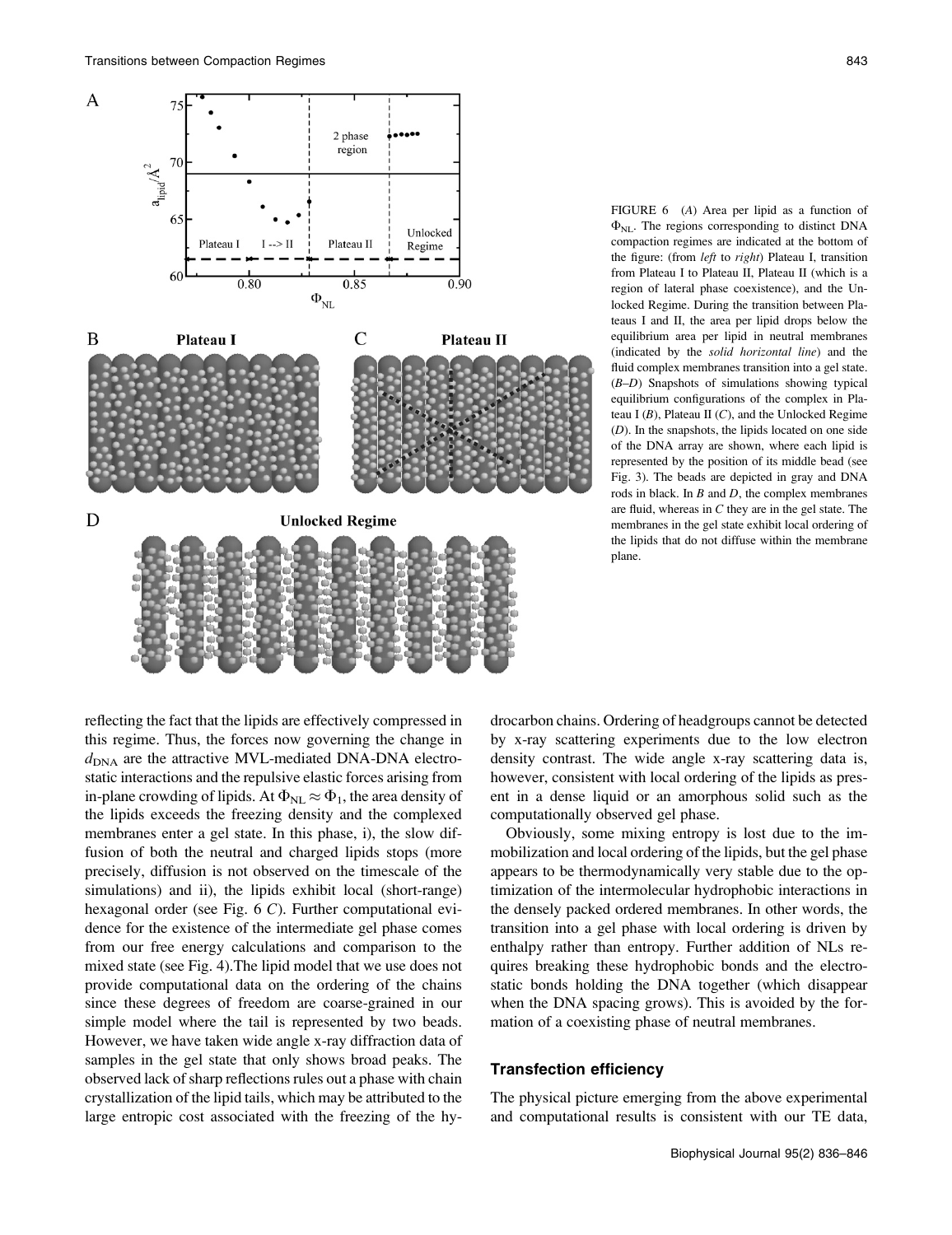which is plotted in Fig. 7 as a function of  $\Phi_{\text{DOPC}}$ . Based on the TE results and mechanistic studies, we have previously identified three regimes of transfection efficiency (TE Regime I–III): Starting at  $\Phi_{\text{DOPC}} = 0$ , TE increases with  $\Phi_{\text{DOPC}}$  in TE Regime III (extending over the Plateau I region), reaches an optimal value in TE Regime II (corresponding to the transition region between Plateaus I and II), and finally exponentially decreases with  $\Phi_{\text{DOPC}}$  in TE Regime I (comprising Plateau II and the Unlocked Regime), over about three orders of magnitude. A possible explanation for the initial increase in TE of tightly packed CL-DNA complexes is improved dissociation of the DNA from the oppositely charged membranes. This is required to make the DNA available for expression. Reducing the membrane charge density and thus the electrostatic attractive forces between the DNA and the cationic complex should, indeed, facilitate unbinding of the DNA rods. This trend continues until the optimal transfection efficiency is attained, which happens just before the system reaches Plateau II. Previously it has been demonstrated that the decrease in TE upon increasing  $\Phi_{\text{DOPC}}$  beyond this point is due to trapping of the complexes in the endosomes (14). Transfection requires release of the complex into the cytoplasm via activated fusion with the endosomal membrane—a process that is inefficient at high  $\Phi_{\text{DOPC}}$  (low  $\sigma_{\text{M}}$ ). Our study points to another possible cause for the reduced TE in this regime, namely the excep-



FIGURE 7 Transfection efficiency of MVL/DOPC-DNA complexes plotted as a function of  $\Phi_{\text{DOPC}}$  for complexes containing the multivalent lipids MVL3 (shaded squares) and MVL5 (solid circles). Note three regimes of transfection efficiency (TE Regime I–III) as a function of  $\Phi_{\text{DOPC}}$  (12) and their relation to the compaction regimes: Starting at  $\Phi_{\text{DOPC}} = 0$ , TE increases with  $\Phi_{\text{DOPC}}$  in TE Regime III (corresponding to Plateau I) through an optimum in TE Regime II (corresponding to the transition region between Plateau I and Plateau II). With further increase of  $\Phi_{\text{DOPC}}$  in TE Regime I (comprising Plateau II and the Unlocked Regime), TE decreases exponentially over about three orders of magnitude.

tional mechanical stability exhibited by MVL-containing complexes during Plateau II. This stability hinders activated fusion and endosomal release and, therefore, would further suppress efficient transfection.

# CONCLUSIONS

In this work, we have used a combination of experimental and computational techniques to explore and analyze the packing behavior of lamellar CL-DNA complexes containing multivalent lipids. Three distinct DNA packing regimes have been identified, corresponding to systems with low, intermediate, and large  $\Phi_{NL}$ , respectively. Only in the latter of these regimes, the DNA spacing increases with  $\Phi_{NL}$ . In the first two regimes, the DNA rods appear to be ''locked'', first around the minimal distance of close packing  $(24-26 \text{ Å}$  for the lipid MVL5) and then around a value  $2-3$  Å larger than the closely packed distance. This tight packing of the DNA rods is observed even in salt-containing DMEM at a CL/ DNA charge ratio of 2.8. For comparison, the DNA spacing in complexes containing monovalent DOTAP, prepared under the same conditions, does not fall below 40  $\AA$ . (Fig. 2 C). This difference clearly demonstrates the existence of attractive DNA-DNA interactions mediated by the headgroups of the multivalent lipids intercalated between the DNA rods. Thus, our work provides the first example, to our knowledge, of DNA condensation mediated by cationic lipids rather than multivalent counterions.

Quite remarkably, our simulations suggest that the less tightly packed complexes in the Plateau II regime are more stable than the close-packed complexes in the Plateau I region. We attribute this remarkable stability to the appearance of a gel state of the complexed membranes, although we note that this hypothesis may be incomplete since it is based on CG simulations that ignore the fine molecular details of the system. Other mechanisms may play a role in the transition between the condensed states in Plateau I and Plateau II regimes. For instance, a switch in position of the spermine-like charged moieties on the MVL headgroups that intercalate between the DNA rods, from the major groove to the minor groove, or vice versa (30), may take place. The occurrence and possible influence of such a configurational change on the stability of the condensed states and the transition between them can only be investigated using detailed atomistic simulations. Another feature that should be inspected is the hydration of the DNA. Specifically, the slight increase in  $d_{\text{DNA}}$  between the first and second plateaus may result from the formation of an additional hydration shell around the DNA rods. This may provide a complementary explanation for the thermodynamic stability of the second plateau regime.

A high degree of complex stability tends to hinder the release of the DNA to the cytoplasm and, therefore, reduce the transfection efficiency. In transfection studies of MVL-containing complexes, the maximum TE is usually achieved in the transition region between Plateaus I and II, i.e., before the stable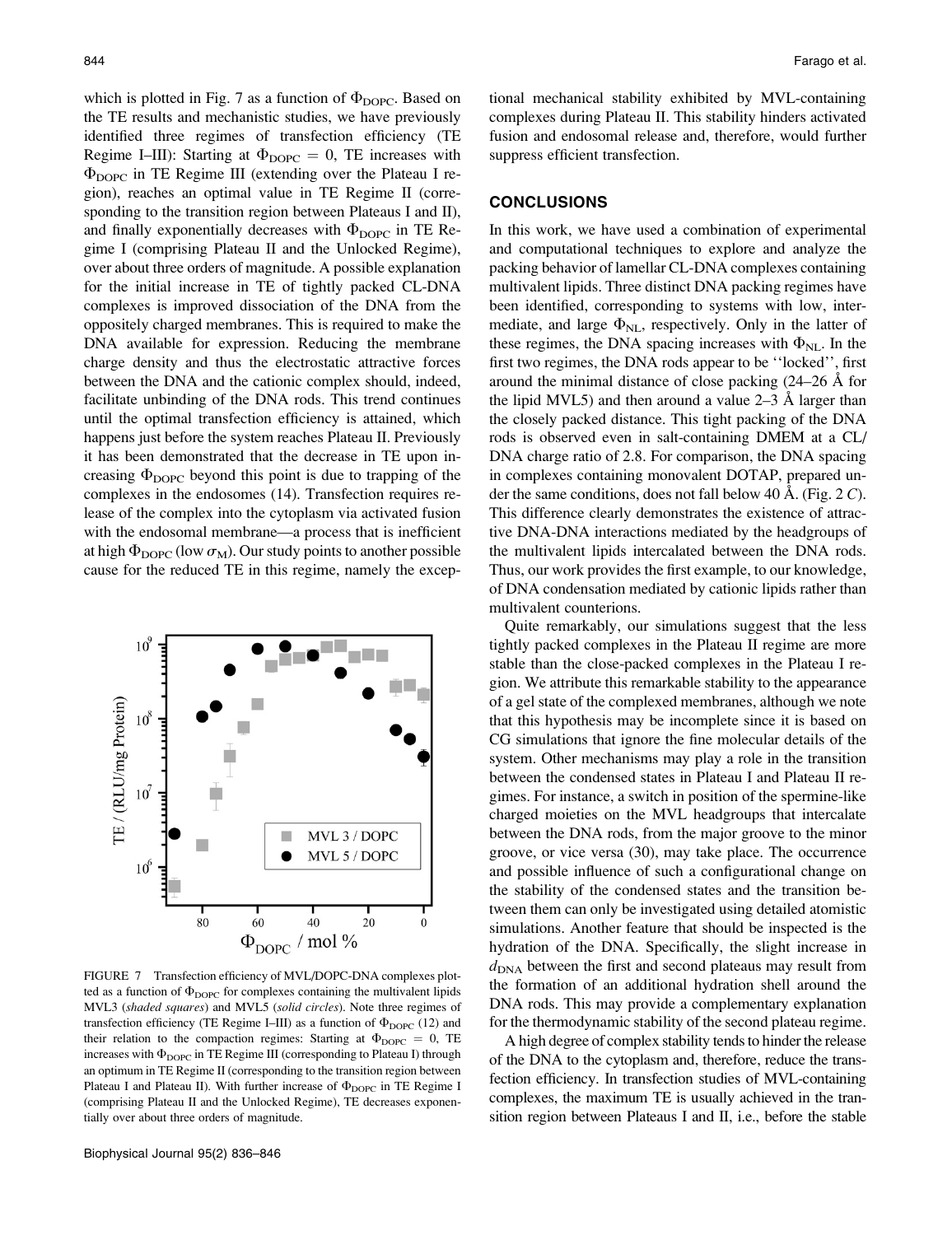configuration of the Plateau II region is reached. The high TE in this regime reflects moderate stability of the complex, as well as the optimization of opposite effects associated with increasing  $\Phi_{\text{DOPC}}$ : i), a decrease in the membrane charge density versus ii), a decrease in the electrostatic forces binding the DNA to the cationic membranes. The former slows fusion with the endosomal membrane, whereas the latter accelerates the rate of dissociation of the DNA from the complex. The structurefunction relationships for CL-DNA complexes described here can serve as a guide for rational design of efficient synthetic gene therapy vectors. Our work is directly relevant to ex vivo gene therapy, where cells are removed, transfected in culture, and returned to patients after selection.

# APPENDIX: LIST OF SYMBOLS AND ABBREVIATIONS

| 1,2-Dioleoyl-sn-glycerophosphatidylcholine                                                          | <b>DOPC</b>                              |
|-----------------------------------------------------------------------------------------------------|------------------------------------------|
| 2,3-Dioleyloxy-propyl-trimetylammonium chloride                                                     | <b>DOTAP</b>                             |
| Dulbecco's modified Eagle's medium                                                                  | <b>DMEM</b>                              |
| Multivalent lipids                                                                                  | <b>MVLs</b>                              |
| Neutral lipids                                                                                      | <b>NLs</b>                               |
| Cationic lipids                                                                                     | <b>CLs</b>                               |
| Coarse-grained                                                                                      | CG                                       |
| Monte Carlo                                                                                         | MC                                       |
| Small angle x-ray scattering                                                                        | <b>SAXS</b>                              |
| Transfection efficiency                                                                             | TE                                       |
| Chemical potential of lipids in free (noncomplexed)                                                 | $\mu_{\text{free}}$                      |
| neutral membranes                                                                                   |                                          |
| DNA interaxial distance                                                                             | $d_{\text{DNA}}$                         |
| Energy difference per unit length of one unit cell of the<br>complex                                | А                                        |
| Free energy                                                                                         | $\overline{F}$                           |
| Free energy gain per neutral lipid added to the complex                                             | $\mu_{\text{complex}}(\Phi_{\text{NL}})$ |
| Inverted hexagonal phase of CL-DNA complexes                                                        | $H_{\rm II}^{\rm C}$                     |
| Lamellar phase of CL-DNA complexes                                                                  | $L_{\alpha}^{\rm C}$                     |
| Length of the complex parallel to the DNA axis                                                      | $L_{v}$                                  |
| Length of the complex perpendicular to the DNA axis                                                 | $L_{\rm x}$                              |
| Lipid bilayer thickness                                                                             | $\delta_{\rm L}$                         |
| Average area per lipid                                                                              | a                                        |
| Equilibrium area per lipid                                                                          | $a^{eq}$                                 |
| Distance from the DNA rod located at the end of the unit<br>cell ( $0 \leq x \leq d_{\text{DNA}}$ ) | $\boldsymbol{x}$                         |
| Local area per lipid                                                                                | a(x)                                     |
| Local mole fraction of species i (i—NL or MVL)                                                      | $\Phi_i(x)$                              |
| Mean mole fraction of species i (i-NL or MVL)                                                       | $\Phi_i$                                 |
| Membrane charge density                                                                             | $\sigma_{\rm M}$                         |
| Membrane spacing                                                                                    | d                                        |
| Mole fraction of species i                                                                          | $\Phi_i$                                 |
| Number of NLs added to a reference state of the complex                                             | N                                        |
| Thickness of the water/DNA layer                                                                    | $\delta_{\rm W}$                         |

O.F. thanks the staff of Ben Gurion University computation center for assisting with the simulations.

This work was supported by National Institutes of Health grant GM-59288, Department of Energy grant DE-FG0206ER46314, and National Science Foundation grants DMR-0503347 and DMR-0803103. The Stanford Synchrotron Radiation Laboratory is supported by the Department of Energy.

### **REFERENCES**

- 1. Edelstein, M. L., M. R. Abedi, and J. Wixon. 2007. Gene therapy clinical trials worldwide to 2007—an update. J. Gene Med. 9:833–842.
- 2. Smyth-Templeton, N., and D. D. Lasic, editors. 2000. Gene Therapy. Therapeutic Mechanisms and Strategies. Marcel Dekker, New York.
- 3. Felgner, P. L., M. J. Heller, P. Lehn, J.-P. Behr, and F. C. Szoka, editors. 1996. Artificial Self-Assembling Systems for Gene Delivery. American Chemical Society, Washington, DC.
- 4. Miller, A. D. 1998. Cationic liposomes for gene therapy. Angew. Chem. Int. Ed. Engl. 37:1768–1785.
- 5. Mahato, R. I., and S. W. Kim, editors. 2002. Pharmaceutical Perspectives of Nucleic Acid-Based Therapeutics. Taylor and Francis, London and New York.
- 6. Huang, L., M.-C. Hung, and E. Wagner, editors. 2005. Advances in Genetics, Vol. 53: Non-Viral Vectors for Gene Therapy, Part I. Elsevier, San Diego.
- 7. Ewert, K., A. Ahmad, H. M. Evans, and C. R. Safinya. 2005. Cationic lipid-DNA complexes for non-viral gene therapy: relating supramolecular structures to cellular pathways. Expert Opin. Biol. Ther. 5:33–53.
- 8. Ewert, K., N. L. Slack, A. Ahmad, H. M. Evans, A. J. Lin, C. E. Samuel, and C. R. Safinya. 2004. Cationic lipid-DNA complexes for gene therapy: understanding the relationship between complex structure and gene delivery pathways at the molecular level. Curr. Med. Chem. 11:133–149.
- 9. Nishikawa, M., and L. Huang. 2001. Nonviral vectors in the new millennium: delivery barriers in gene transfer. Hum. Gene Ther. 12:861–870.
- 10. Rädler, J. O., I. Koltover, T. Salditt, and C. R. Safinya. 1997. Structure of DNA-cationic liposome complexes: DNA intercalation in multilamellar membranes in distinct interhelical packing regimes. Science. 275:810–814.
- 11. Koltover, I., T. Salditt, J. O. Rädler, and C. R. Safinya. 1998. An inverted hexagonal phase of cationic liposome-DNA complexes related to DNA release and delivery. Science. 281:78–81.
- 12. Ahmad, A., H. M. Evans, K. Ewert, C. X. George, C. E. Samuel, and C. R. Safinya. 2005. New multivalent cationic lipids reveal bell curve for transfection efficiency versus membrane charge density: lipid-DNA complexes for gene delivery. J. Gene Med. 7:739–748.
- 13. Ewert, K., A. Ahmad, H. M. Evans, H.-W. Schmidt, and C. R. Safinya. 2002. Efficient synthesis and cell-transfection properties of a new multivalent cationic lipid for nonviral gene delivery. J. Med. Chem. 45:5023–5029.
- 14. Lin, A. J., N. L. Slack, A. Ahmad, C. X. George, C. E. Samuel, and C. R. Safinya. 2003. Three-dimensional imaging of lipid gene-carriers: membrane charge density controls universal transfection behavior in lamellar cationic liposome-DNA complexes. Biophys. J. 84:3307–3316.
- 15. Smisterova, J., A. Wagenaar, M. C. A. Stuart, E. Polushkin, G. ten Brinke, R. Hulst, J. B. F. N. Engberts, and D. Hoekstra. 2001. Molecular shape of the cationic lipid controls the structure of cationic lipid/dioleylphosphatidylethanolamine-DNA complexes and the efficiency of gene delivery. J. Biol. Chem. 276:47615–47622.
- 16. Huebner, S., B. J. Battersby, R. Grimm, and G. Cevc. 1999. Lipid-DNA complex formation: reorganization and rupture of lipid vesicles in the presence of DNA as observed by cryoelectron microscopy. Biophys. J. 76:3158–3166.
- 17. Kennedy, M. T., E. V. Pozharski, V. A. Rakhmanova, and R. C. MacDonald. 2000. Factors governing the assembly of cationic phospholipid-DNA complexes. Biophys. J. 78:1620–1633.
- 18. Farago, O., N. Grønbech-Jensen, and P. Pincus. 2006. Mesoscale computer modeling of lipid-DNA complexes for gene therapy. Phys. Rev. Lett. 96:018102.
- 19. Safinya, C. R. 2001. Structures of lipid-DNA complexes: supramolecular assembly and gene delivery. Curr. Opin. Struct. Biol. 11:440–448.
- 20. Farago, O., and N. Grønbech-Jensen. 2007. Computational and analytical modeling of cationic lipid-DNA complexes. Biophys. J. 92: 3228–3240.